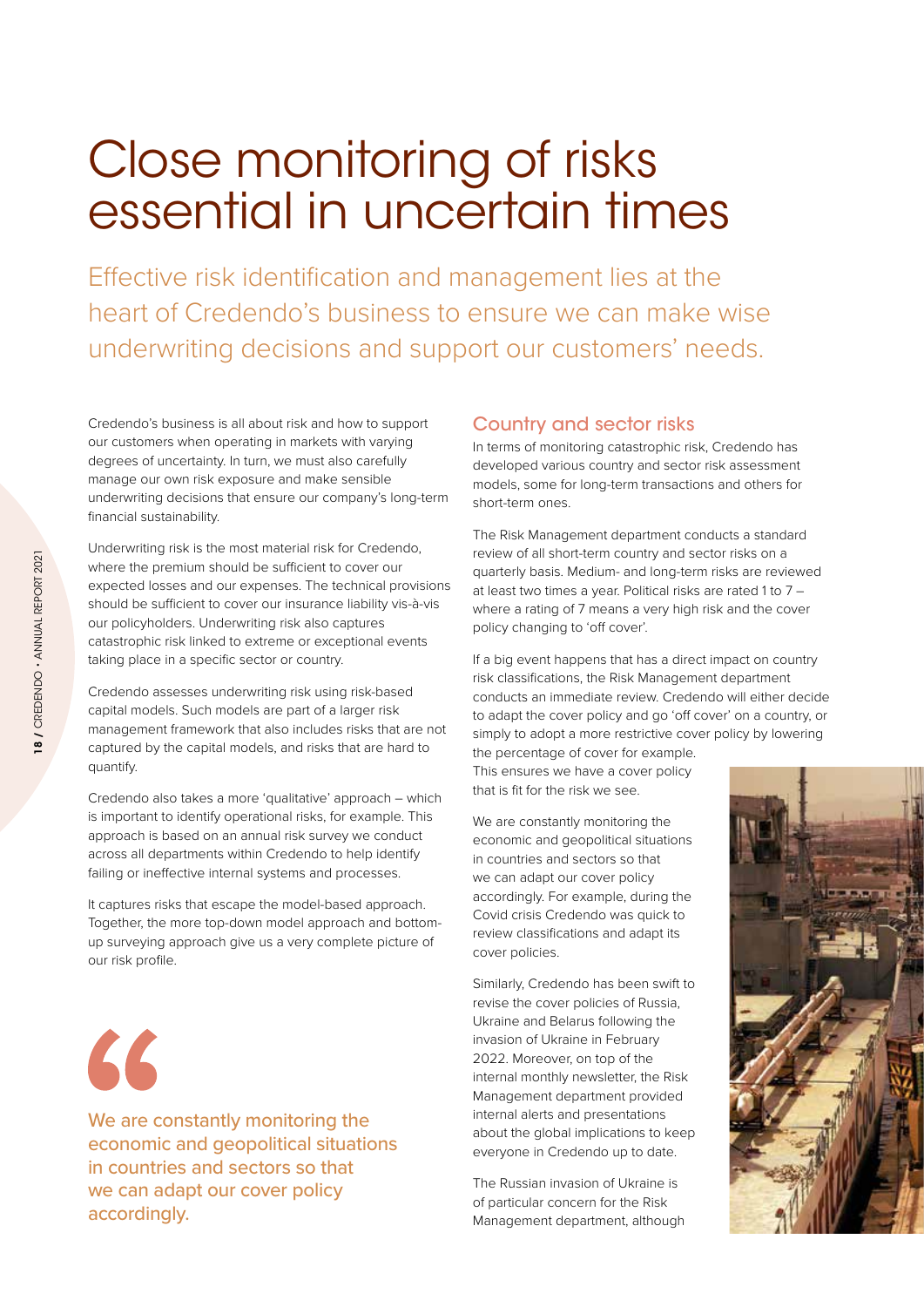at the time of writing the conflict is still in its relatively early weeks, making it hard to judge the long-term impact of the conflict.

Credendo is not willing to take on new risks in Russia and Ukraine. However, we do have existing risk exposure in our portfolios, and we now have to build reserves for those increased risks.

## Future risks

Looking to the future, Credendo sees some new risks as well as a continuation of already identified risks.

When assessing risk, the Risk Management department takes into account the underlying economic and geopolitical situation. The very high financial risk in emerging markets is a particular source of concern.

In 2008, emerging markets had better macroeconomic fundamentals and were able to withstand fallout of the financial crisis.

In contrast, they are now facing higher government debt and higher external debt. Hence, many countries have less room for manoeuvre to cope with external shocks such as



a sharp increase in energy and food prices and sharp tightening of global financial conditions.

Other risks we will be keeping a close eye on are the likelihood of more pandemics following the Covid-19 outbreak, as well as the impact of climate change and its influence on the economic and political situation. The climate change risk is now embedded in Credendo's catastrophic risk models – which was not the case 15 years ago.

Cyber risk has been identified as a 'new' risk that is of increasing concern for insurers and their customers alike, with many corporates facing the risk of damaging cyberattacks that threaten the safety of company data and the day-to-day running of businesses. Credendo is in the process of accelerating cyber risk mitigation measures.

## Risk mitigation strategies

As well as maintaining an effective risk monitoring model, Credendo also has measures to mitigate risk, especially its most material risk: underwriting risk.

We do this through three key procedures: the selection, the pricing, and the provisioning of risks.

We avoid too large concentration on single counterparties by putting caps on maximum exposure we want to take on a country and debtor, for example, and we cede a proportion of our underwritten exposure to the reinsurance market.

The pricing of risk is affected by the debtor, country, and sector risk ratings – the insurance premium is consistently higher if the risk is rated higher.

Credendo's Risk Management department further ensures there are sufficient provisions to cover any potential losses within the current portfolio.

Risk management is also embedded in the whole governance system of Credendo.

The risk management strategy is ultimately defined at parent company level, where the company's appetite for different types of risk is defined. This strategy is then translated into policies and rolled out throughout the company.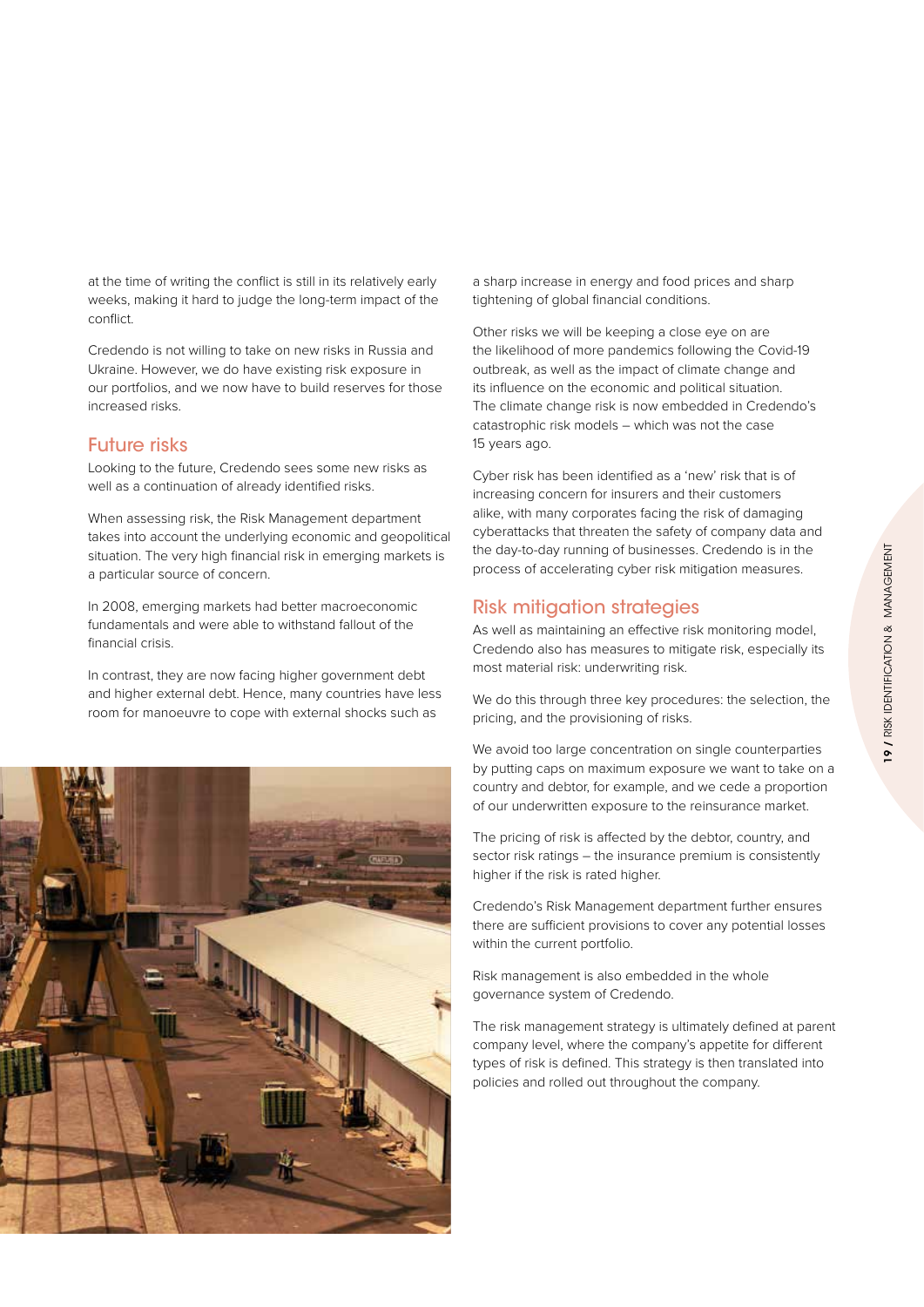## Risk management in unusual times

Also in 2021, Covid-19 was the dominant risk affecting the global economic recovery. The pandemic showed resilience, as more contagious variants of the virus continued to affect the global economy – albeit unevenly across regions and countries.

The gradual recovery of the global economy allowed for a partial reversal of the many risk rating downgrades of 2020. However, the economic and financial environment remained difficult due to persisting supply chain disruptions, rising inflation pressures, geopolitical tensions and very high debt levels. Most regions were therefore in an uncertain and fragile situation until the huge political and economic shock resulting from the conflict in Ukraine was about to hit.

## A global economic rebound hampered by a persisting pandemic

As in 2020, Covid-19 remained the number one risk factor hitting the global economy and shaping its path. While 2021 was the year of global economic recovery (of 5.9%) after a deep contraction in 2020 (-3.1%), such recovery was lagging behind in many emerging countries. Several factors explained the large discrepancies across regions and countries. The vaccination rate indeed had a major influence, as a high rate often allowed for faster economic normalisation. Diverging fiscal and monetary support also mattered. Large fiscal expenditures and broadly accommodative monetary policies supported the recovery in advanced economies (e.g. the 'NextGenerationEU' recovery plan and the 'American Rescue Plan'), whereas many emerging countries started to tighten their policy mix amid low fiscal space and rising inflation pressures (e.g. Brazil, Mexico and Russia).

The impact of transmission channels and countries' different economic structures also explained the pace of recovery. The sharp increase in commodity prices had a positive impact on commodity exporters – notably oil exporters – particularly in Latin America, the Middle East, Africa and the CIS. On the other hand, they negatively affected commodity importers and contributed to inflation pressures along with supply chain disruption. Despite a recovery in countries with high vaccination rates, tourism remained weak and the sector is the most affected by the pandemic. On a positive note, global financial conditions remained broadly favourable and global trade rebounded significantly on the back of sustained external demand in the US, the EU and China, which benefited their trade partners.

In China, after a strong first half-year, economic performance gradually slowed down as a result of property market turmoil and energy shortages. Meanwhile, input shortages (goods and labour) and supply chain bottlenecks hampered the recovery of the global economy in several sectors, such as the car industry. Large supply and demand mismatches were exacerbated by a lack of shipping containers. Looking ahead, high energy prices and disrupted supply chains are expected to continue for some time. Those trends in combination with last year's depreciating currencies in some countries (e.g. Turkey) have pushed inflation to record levels for years worldwide. The threat of faster-than-anticipated monetary tightening in the US and the EU, leading to a sudden deterioration of global financial conditions and possible capital flight from emerging markets, represented a high risk in a context of historically high global debt. The latter nevertheless stabilised in 2021 and the debt-to-GDP ratio declined thanks to stronger GDP growth. However, for the many beneficiary low-income countries, the conclusion of the G20 Debt Service Suspension Initiative (DSSI) at the end of 2021 will raise debt repayment pressures. For countries that benefitted from the extension of the initiative to December 2021, their two-year grace period for the delayed repayment of debts will expire in mid-2023. In 2021, international financial institutions continued to ease balance of payment pressures of many countries. A notable example was the IMF's historical SDR allocation of USD 650 billion in August, which temporarily boosted the countries' liquidity.

Besides Covid-19 uncertainty, persistent inflation pressures and a high risk of public debt crises among low-income and middle-income countries, and their sociopolitical consequences are dominant downside risks. Indeed, heightened inequality and poverty, frustration with the handling of the pandemic, eroding trust vis-à-vis the authorities and high food prices in low-income countries create conditions for social unrest, populism and political instability. Policy short-termism and the poor outcome of the COP26 in another year of extreme natural disasters also makes accelerating climate change a rising risk contributor to the global economy and future country risks. Geopolitical tensions as well – first those resulting from the US-China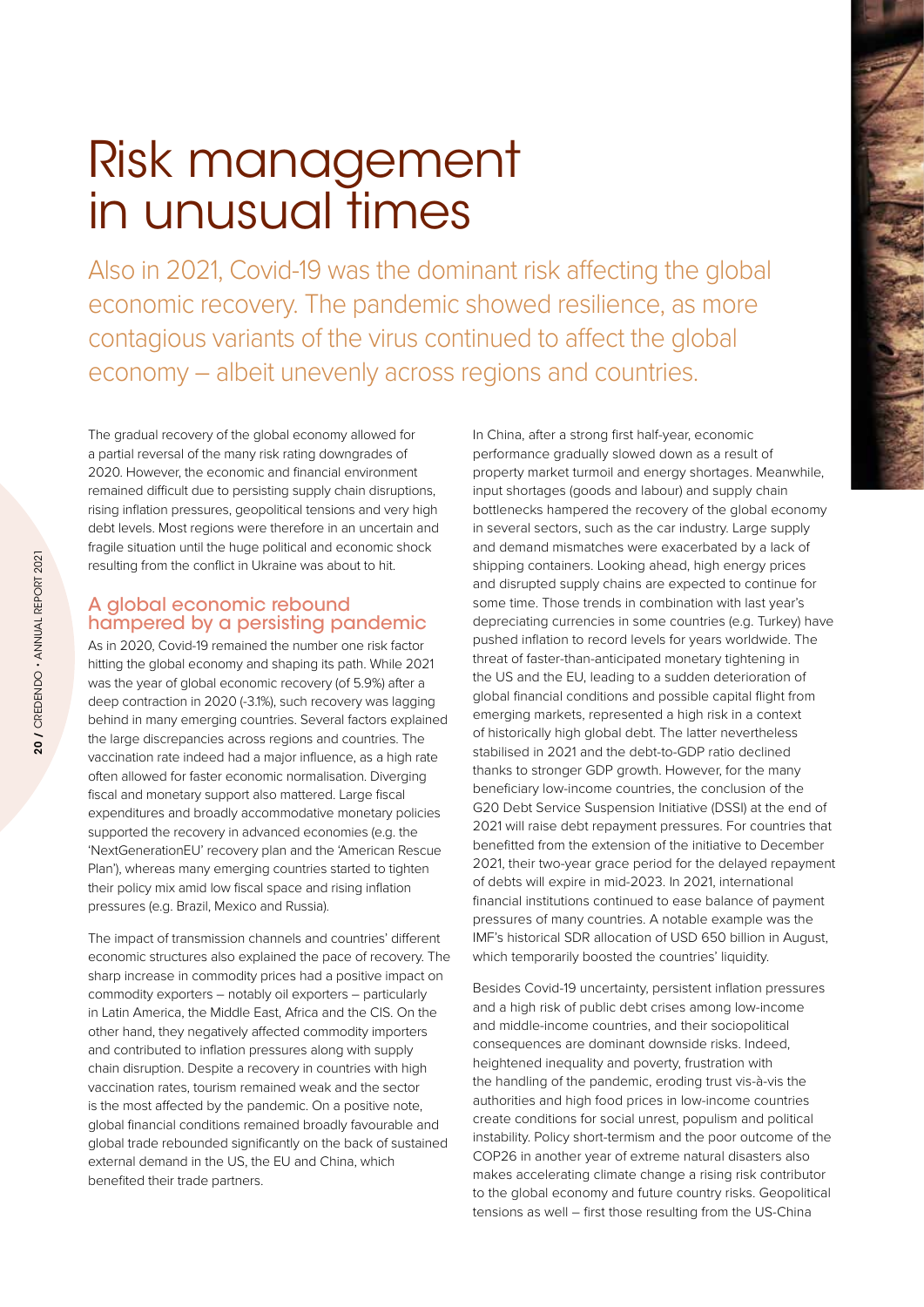

rivalry – have contributed to maintaining country risks at high levels globally. While Beijing restored order in Hong Kong, Taiwan was and will remain the top conflict risk between the two superpowers. The other major sphere of tension came from risks of an expanding military conflict in Ukraine. On the back of the Russian troop build-up on Ukraine's border as of November 2021, tensions grew to a new high between Russia and the US and Europe, until Russia invaded Ukraine on 24 February 2022. The conflict in Ukraine has a large impact on Russia – targeted by severe western sanctions – and Ukraine. More globally, seeing that both countries are important commodity exporters, the fallout is particularly acute for commodity importers and sectors reliant on commodities as input.

## Evolution of Credendo's country risk classifications

In 2021, a slowly waning pandemic impact and a gradually improving economic outlook for many emerging and developing countries allowed for a partial reversal of shortterm (ST) risk downgrades decided during the first year of Covid-19. With risks tilted to the upside, notably driven by strong commodity prices and the extraordinarily large IMF SDR allocation, Credendo upgraded the ST political risk for 30 countries (including two small islands) – among which Chile, by two notches. Latin America (eight countries) and Sub-Saharan Africa (eight countries) recorded the highest number of country upgrades, followed by Europe and the CIS region (six countries). A total of 10 countries were downgraded (including five very small economies), among which three countries in Sub-Saharan Africa and three in Asia. The number of changes was much more impressive for the business environment risk (which uses a more granular 7-grade risk scale, and has replaced the previously used 'commercial risk' since June 2021). Business environment risk was marked by a wave of upgrades, driven by improved

economic prospects. Upgrades (126 countries, of which 38 for small economies) overwhelmed downgrades (four countries) with the biggest number of upgrades recorded in Asia and Latin America (21 and 26 countries respectively), followed by Sub-Saharan Africa (16 countries). For the medium- to long-term (MLT) political risk, the trend was completely different with downgrades still dominant, just as in 2020. The reason lies in the fact that, in most cases, the pandemic's impact further increased already high country risks. Hence, it led to the downgrade of seven countries, with four in Sub-Saharan Africa (Ethiopia and Rwanda to 7/7, Seychelles and Tanzania), two in Latin America (Aruba and Bolivia) and one in Asia (Sri Lanka). Only two countries (Guyana and Mauritania) were upgraded, for country-specific reasons (see below).



Besides Covid-19 uncertainty, persistent inflation pressures and a high risk of public debt crises among low-income and middleincome countries, and their sociopolitical consequences are dominant downside risks.

**Pascaline della Faille, Country and Sector Risk Manager at Credendo**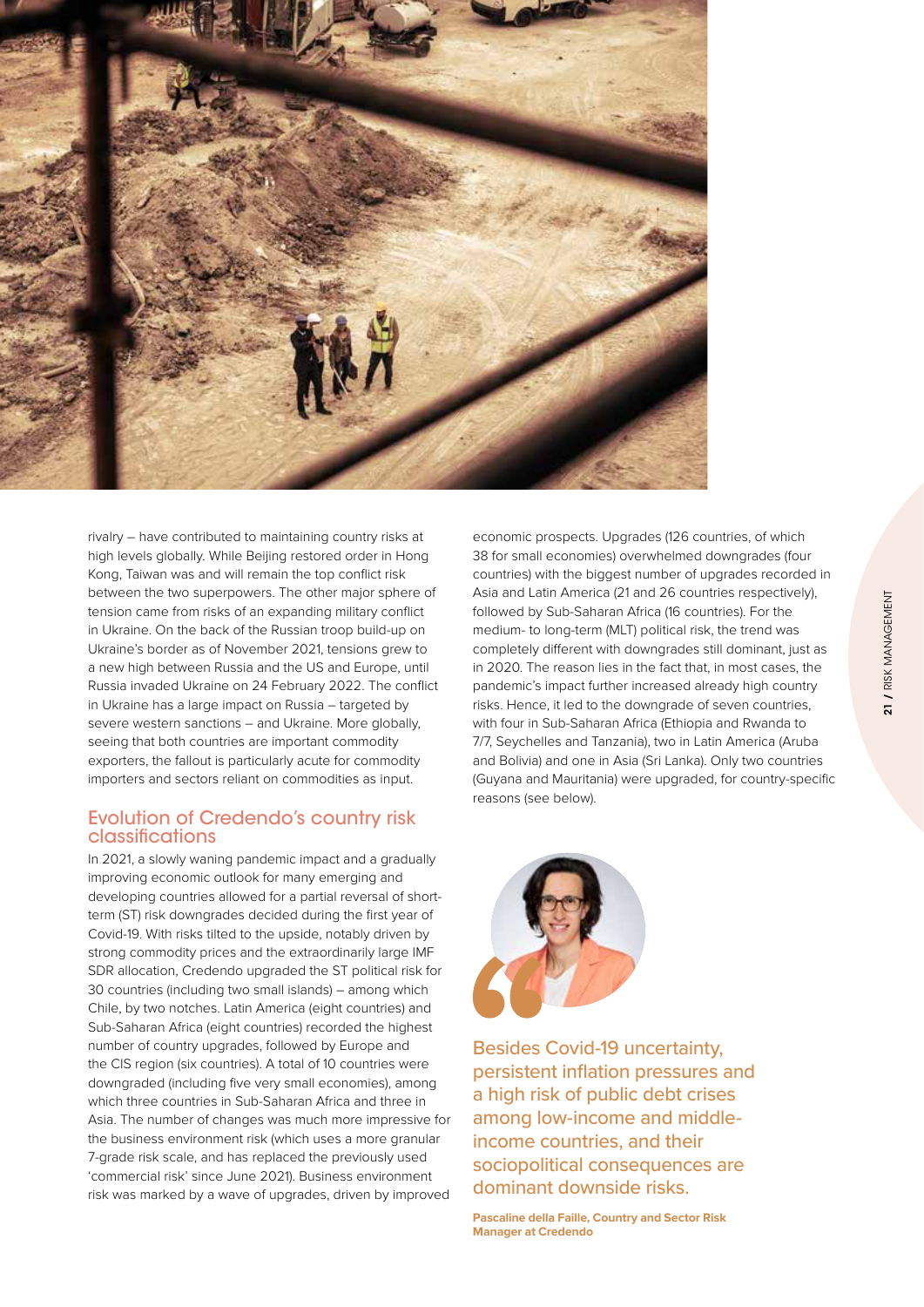#### Asia

Asia suffered from its worst pandemic waves amid low vaccination rates. Recurrent strict lockdowns disrupted economic activity and continuing travel restrictions slowed down Asia's strong recovery, particularly in Southeast Asia. Besides, the region was hit by supply chain bottlenecks, high energy prices combined with coal shortages in India and China, inflation pressures and a Chinese slowdown exacerbated by a real-estate crisis. Yet, the Asian economy grew fast, and the net annual evolution of risk ratings was positive thanks to a solid first half-year, which allowed for the upgrade of 10 larger economies – including India – for the business environment risk. Six countries were upgraded for the ST political risk (among which two small islands). One of those countries was Indonesia, partly as a result of stronger commodity prices. Myanmar and Sri Lanka (along with a small economy) were downgraded for both risks. 2021 was Myanmar's annus horribilis after a military coup in February led to economic chaos and frequent protests, bringing the country to the verge of a civil war.

In Sri Lanka, the economic and financial situation deteriorated further due to the persisting tourism and Covid-19 crises. Caught in a tricky circle of low growth, unsustainable public finances, high external debt and financing needs, shrinking foreign-exchange reserves and a weak currency, Sri Lanka was the only Asian country to be downgraded (to 6/7) for the MLT political risk. In a region prone to high war risks, notably in East Asia, the year was marked by the Taliban's return into power in Afghanistan. The rapid economic collapse and a failed state could become a risk to regional stability.



In 2021, a slowly waning pandemic impact and a gradually improving economic outlook for many emerging and developing countries allowed for a partial reversal of short-term (ST) risk downgrades decided during the first year of Covid-19.

Raphael Cecchi, **Country and Sector Risk Analyst at Credendo**

#### Latin America

For Latin America, 2021 was a year of mixed developments. On the upside, th e region was among the fastest in the world to inoculate its population against Covid-19. This was a welcome development after the disastrous toll the pandemic took in 2020, when the region was the hardest hit in per capita and economic terms. Moreover, the region experienced a robust economic recovery of 6.8% in 2021 while current account revenues significantly increased, supported by US stimuli (mainly benefiting Central America) and a mini commodity boom (largely supporting South America). Nevertheless, the economic recovery was very uneven, with Caribbean islands particularly taking a battering in 2021 due to low tourism revenues. On the downside, most economies did not recover enough to reach pre-Covid-19 real GDP levels again. Furthermore, inflation surpassed targets in all countries due to the rising global energy and food prices while the exchange rates of Latin American countries depreciated and remained under pressure. As a result, monetary policy started to tighten in most countries as of the third quarter, which was forecasted to hinder economic growth in 2022. Additionally, unrest was on the rise (in Colombia, Brazil and Cuba for instance), as poverty and unemployment increased in combination with higher income inequality and the easing of lockdown measures.

Unrest risks will remain in the foreseeable future as governments will have difficulties tackling the root causes of the unrest since public debt is in general already elevated. For the ST political risk, eight countries (among which Brazil, Chile and Ecuador) were upgraded, mainly thanks to stronger commodity prices, with only four Caribbean islands (among which Antigua and Barbuda) highly dependent on tourism seeing a downgrade. For the MLT political risk, Aruba was downgraded to 6/7 – its high reliance on tourism revenues further deteriorated its macroeconomic fundamentals – while Guyana was upgraded to 5/7 as its increasing oil exports are positively transforming the economy.

#### Sub-Saharan Africa

In 2021, Sub-Saharan Africa partly emerged from its Covid-19-induced recession (-1.7%) of 2020, and reached a regional growth level of 4%. The economic recovery – mainly driven by the global trade revival – was uneven across the region due to great divergence in access to vaccines and medical equipment, but also in availability of fiscal space for policy support. Resource-intensive countries were hit the hardest by the 2020 crisis, but they also benefited from high commodity prices in 2021, although this is rarely a sustainable driver for recovery. The welldiversified non-resource-intensive countries were the best performers, while fragile and tourism-dependent economies were the worst performers (except for the highly vaccinated ones like Seychelles, Cape Verde and Mauritius). In 2021, Africa's disproportionate vulnerability to food insecurity, poverty and population displacement as a result of climate change only became more apparent. The risk for political